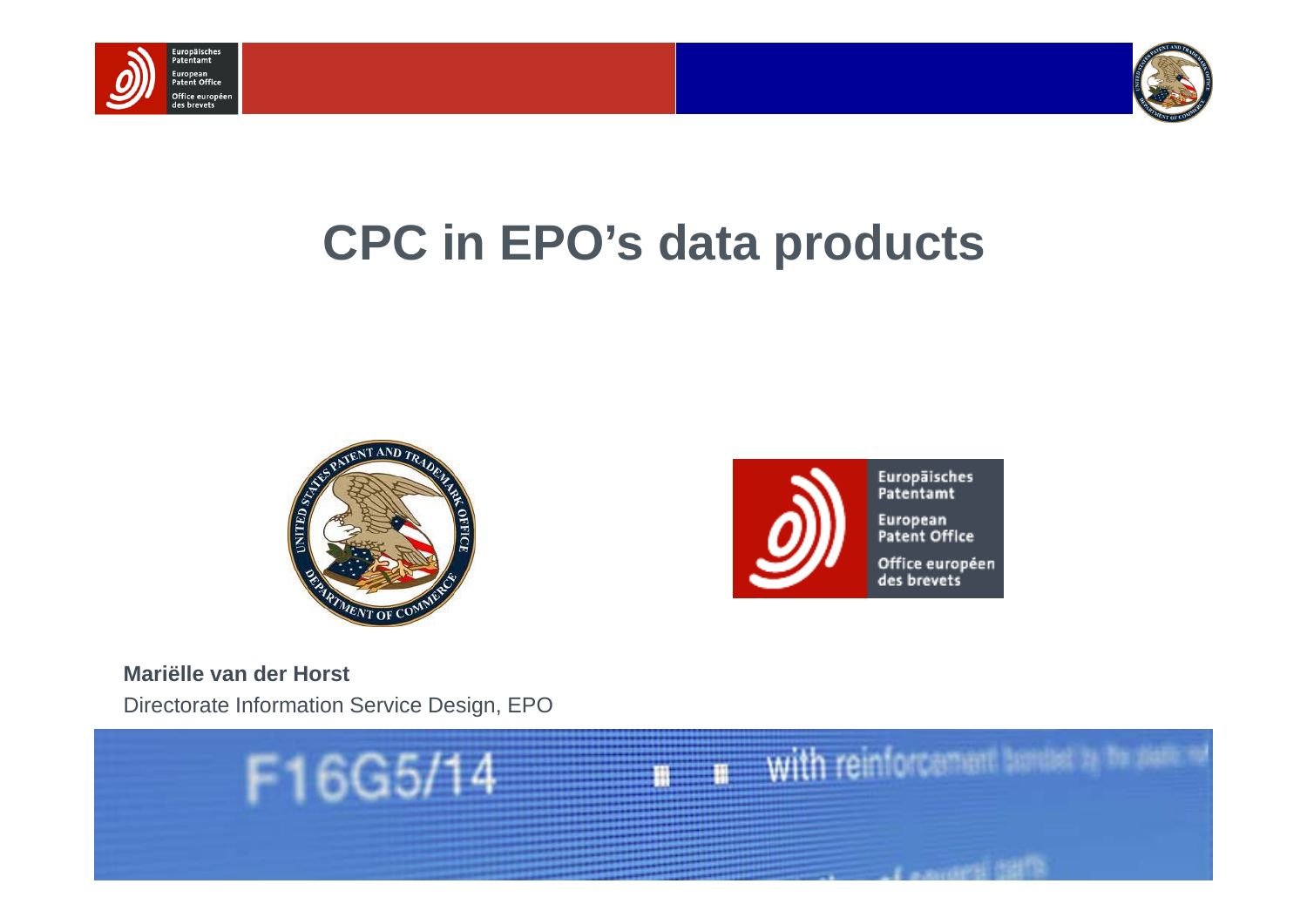

### **CPC in EPO's data products**

### **https://data.epo.org/data**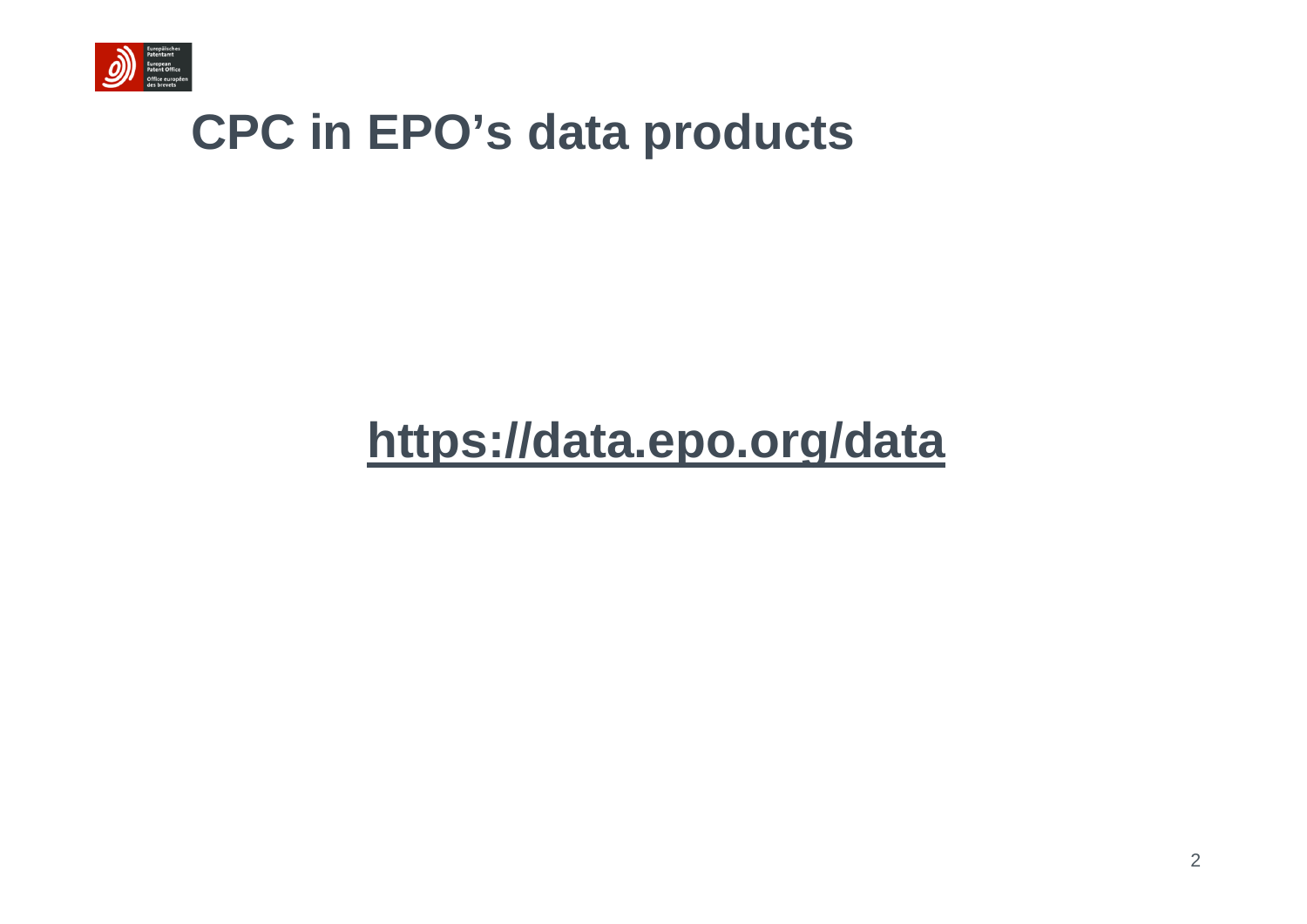

### **EPO patent information "DocDB "**

- **❖ DOCDB is the EPO master documentation database** with worldwide coverage containing bibliographic data, abstracts, and citations
- Large re-classification contributions by the cooperating patent authorities will not be contained in the weekly DOCDB update, only in the next backfile. Therefore the DOCDB backfile can be used for a complete update of classifications.
- CPC re-classifications by the EPO and USPTO will be present in the weekly updates
- **❖ XML WIPO Standard 36**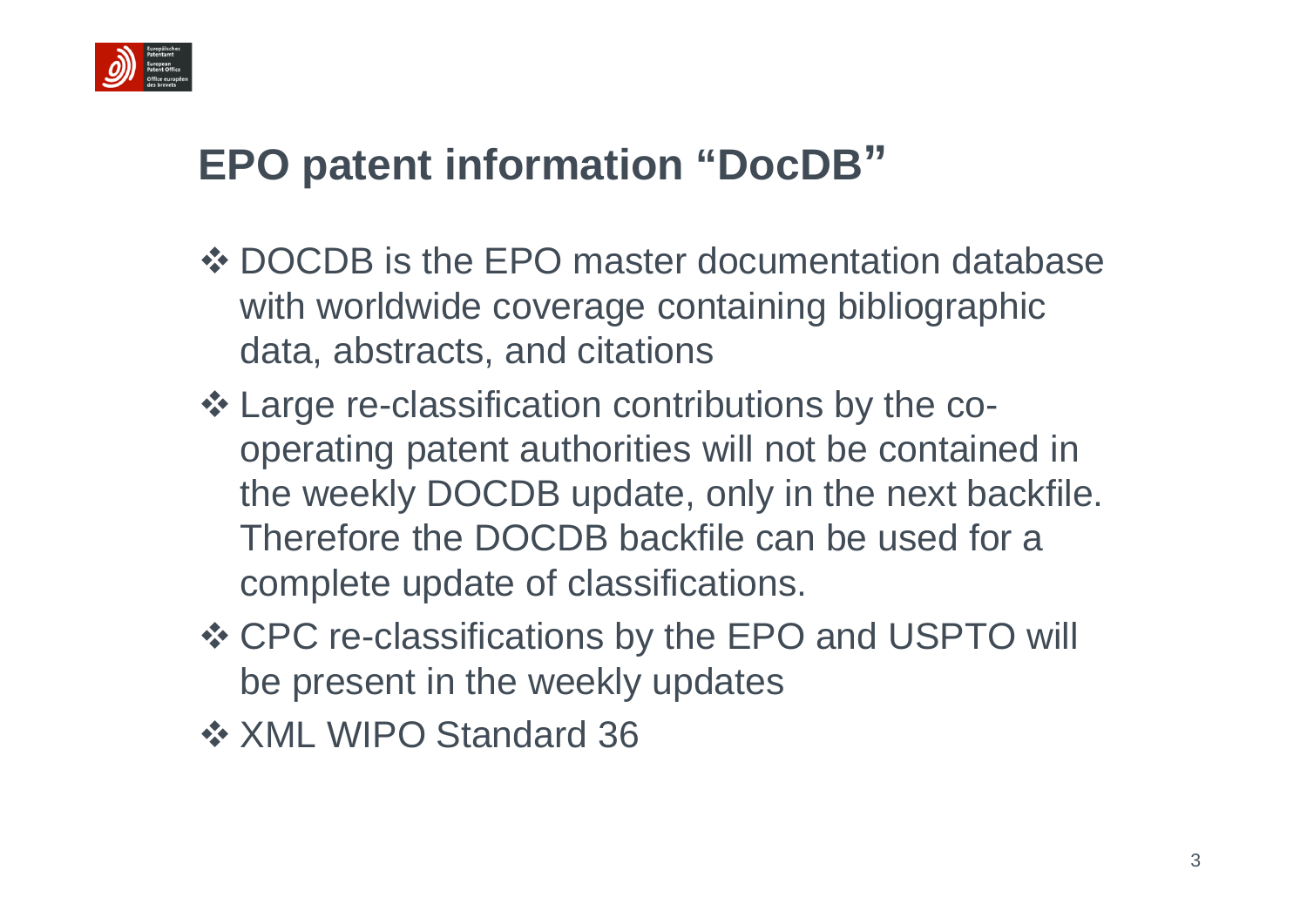

# **Example of CPC in DocDB-XML**

| <exch:patent-classifications></exch:patent-classifications>                |  |  |  |  |  |  |
|----------------------------------------------------------------------------|--|--|--|--|--|--|
| <patent-classification sequence="1"></patent-classification>               |  |  |  |  |  |  |
| <classification-scheme office="EP" scheme="CPC"></classification-scheme>   |  |  |  |  |  |  |
| $\langle date \rangle 20130101\langle date \rangle$                        |  |  |  |  |  |  |
|                                                                            |  |  |  |  |  |  |
| <classification-symbol>G06F 17/30233<br/></classification-symbol>          |  |  |  |  |  |  |
| <symbol-position>F</symbol-position>                                       |  |  |  |  |  |  |
| <classification-value>I</classification-value>                             |  |  |  |  |  |  |
| <classification-status>B</classification-status>                           |  |  |  |  |  |  |
| <classification-data-source>H</classification-data-source>                 |  |  |  |  |  |  |
| <action-date></action-date>                                                |  |  |  |  |  |  |
| $\langle datae \rangle 20130101 \langle data \rangle$                      |  |  |  |  |  |  |
|                                                                            |  |  |  |  |  |  |
|                                                                            |  |  |  |  |  |  |
| <patent-classification sequence="2"></patent-classification>               |  |  |  |  |  |  |
| <classification-scheme office="EP" scheme="CPCNO"></classification-scheme> |  |  |  |  |  |  |
| $\langle date \rangle 20130101 \langle date \rangle$                       |  |  |  |  |  |  |
|                                                                            |  |  |  |  |  |  |
| <classification-symbol>GO6F 9/06 </classification-symbol>                  |  |  |  |  |  |  |
| <classification-value>I</classification-value>                             |  |  |  |  |  |  |
| <classification-status>B</classification-status>                           |  |  |  |  |  |  |
| <classification-data-source>H</classification-data-source>                 |  |  |  |  |  |  |
| <generating-office>GB</generating-office>                                  |  |  |  |  |  |  |
| <action-date></action-date>                                                |  |  |  |  |  |  |
| $\langle date \rangle 20130101 \langle date \rangle$                       |  |  |  |  |  |  |
|                                                                            |  |  |  |  |  |  |
|                                                                            |  |  |  |  |  |  |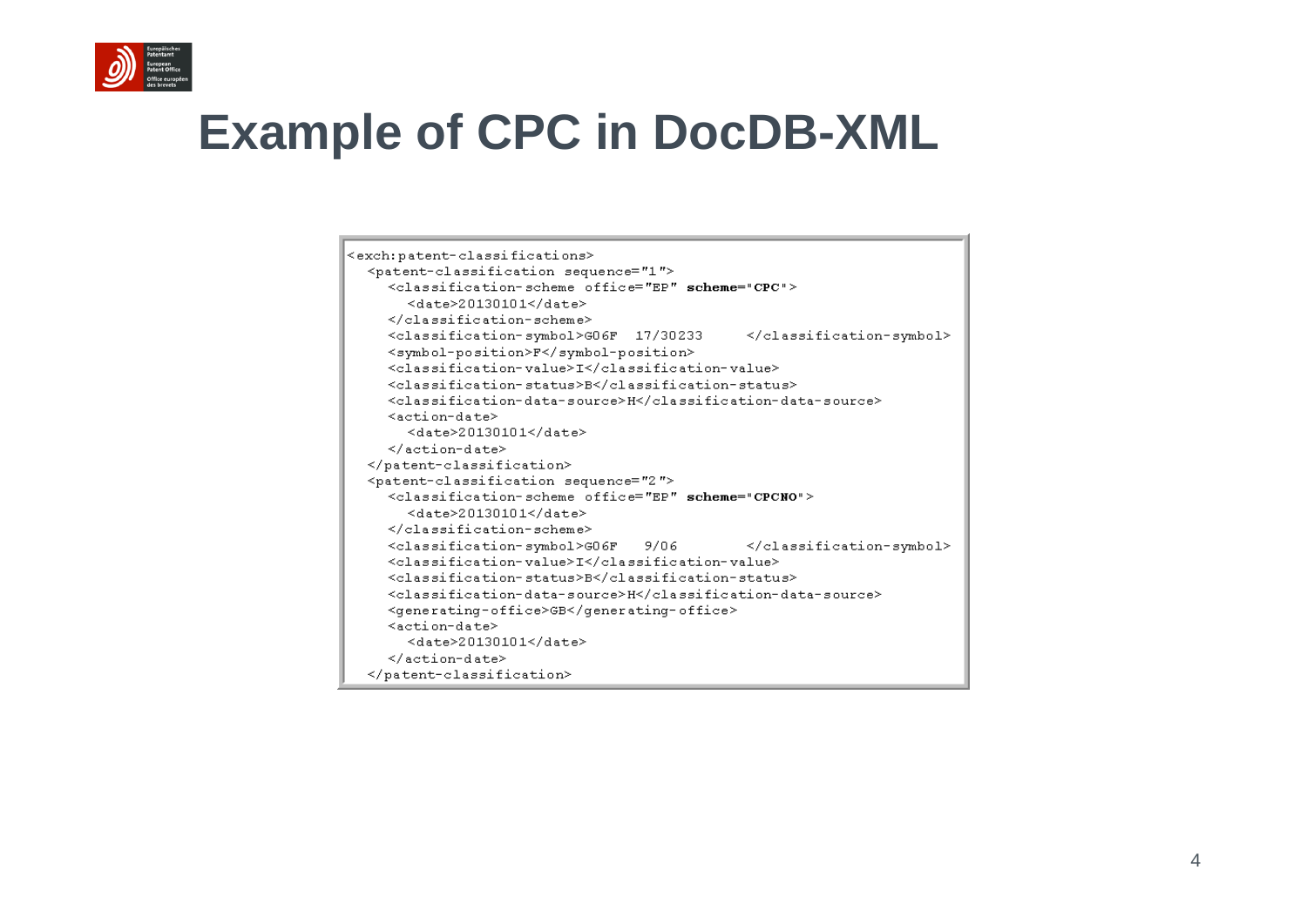

### **Combinations sets in DocDB-XML**

#### Notes on contents and structure

- Each *combination-set* is a "group" identified by <group-number>
- Each group will consist of one or more ranks identified by <rank-number>
- Each rank is a patent classification
- Combination sets are limited to classification-schemes CPC and CPCNO

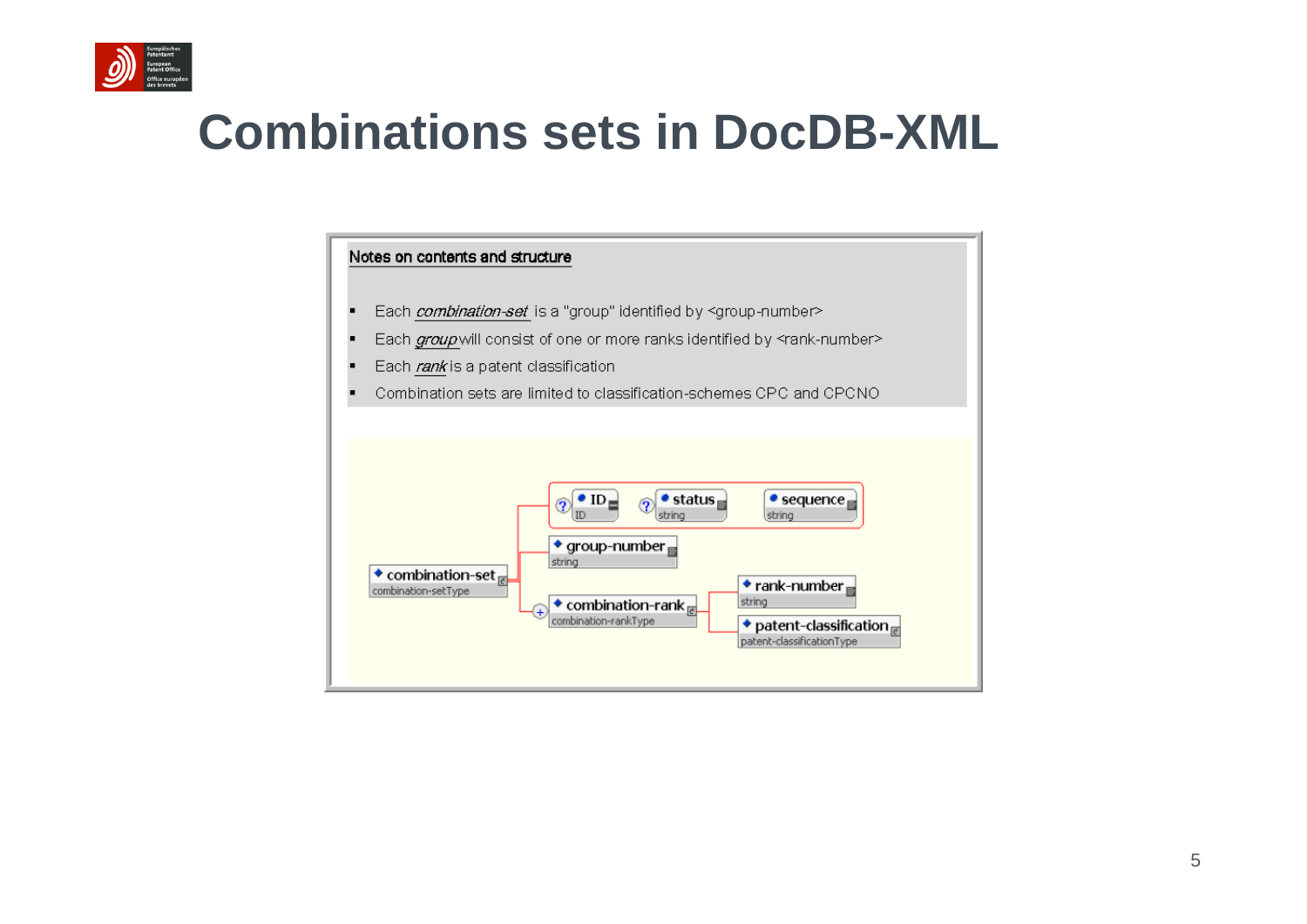

### **Example of C-set in DocDB XML**

| CPC                    | C04B28/04                                                    |                                                                  |                               |  |
|------------------------|--------------------------------------------------------------|------------------------------------------------------------------|-------------------------------|--|
| <b>Combination set</b> | C04B28/04                                                    | C04B14/185                                                       |                               |  |
|                        |                                                              |                                                                  |                               |  |
|                        |                                                              |                                                                  |                               |  |
|                        | <exch:patent-classifications></exch:patent-classifications>  |                                                                  |                               |  |
|                        | <patent-classification sequence="1"></patent-classification> |                                                                  |                               |  |
|                        |                                                              | <classification-symbol><b>C04B 28/04</b></classification-symbol> | $\le$ /classification-symbol> |  |
|                        |                                                              |                                                                  |                               |  |
|                        | <combination-set sequence="2"></combination-set>             |                                                                  |                               |  |
|                        | <group-number>1</group-number>                               |                                                                  |                               |  |
|                        | <combination-rank></combination-rank>                        |                                                                  |                               |  |
|                        |                                                              | <rank-number>1</rank-number>                                     |                               |  |
|                        | <patent-classification></patent-classification>              |                                                                  |                               |  |
|                        |                                                              | <classification-symbol>C04B 28/04</classification-symbol>        |                               |  |
|                        |                                                              |                                                                  |                               |  |
|                        |                                                              |                                                                  |                               |  |
|                        | <combination-rank></combination-rank>                        |                                                                  |                               |  |
|                        |                                                              | <rank-number>2</rank-number>                                     |                               |  |
|                        | <patent-classification></patent-classification>              |                                                                  |                               |  |
|                        |                                                              |                                                                  |                               |  |
|                        |                                                              | <classification-symbol>CO4B_14/185 =</classification-symbol>     |                               |  |
|                        |                                                              |                                                                  |                               |  |
|                        |                                                              |                                                                  |                               |  |
|                        | <combination-rank></combination-rank>                        |                                                                  |                               |  |
|                        |                                                              | <rank-number>3</rank-number>                                     |                               |  |
|                        | <patent-classification></patent-classification>              |                                                                  |                               |  |
|                        |                                                              |                                                                  |                               |  |
|                        |                                                              |                                                                  |                               |  |
|                        |                                                              |                                                                  |                               |  |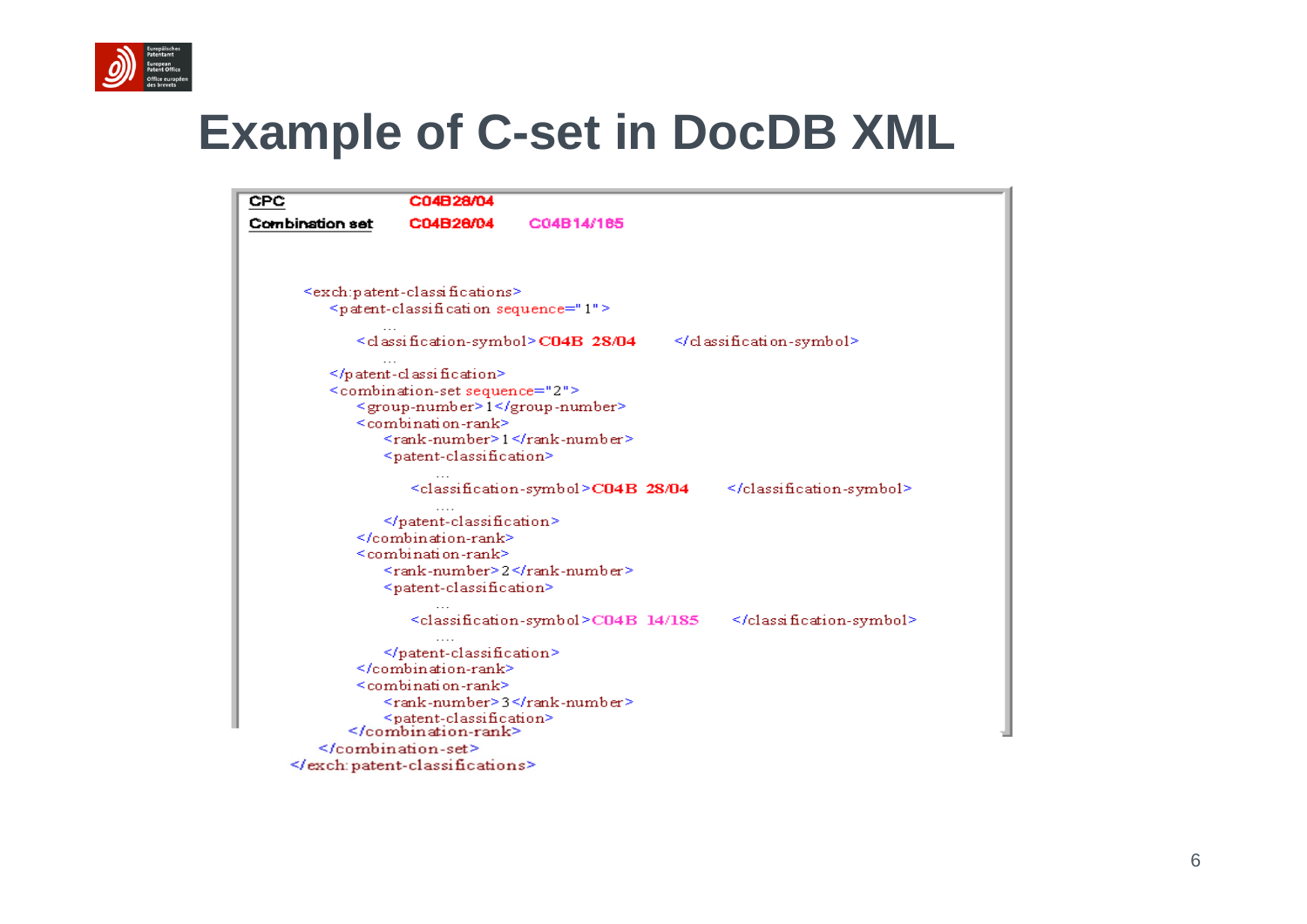

### Further details and examples are available in DocDB User Documentation v. 2.4.4

to be downloaded fromhttp://www.epo.org/searching/subscription/r aw/product-14-7.html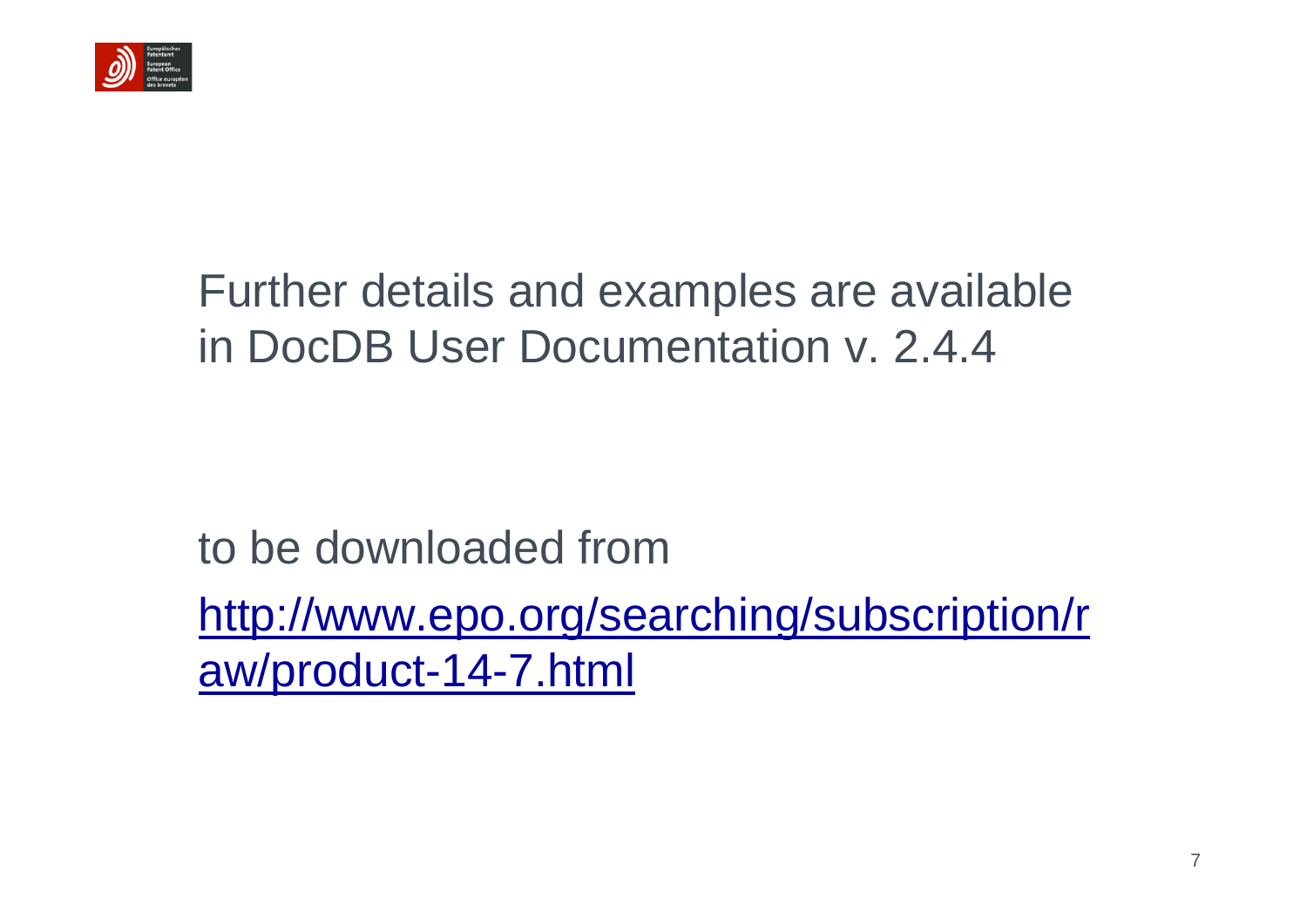

### **CPC in XML**

Product 14.8: CPC in XML raw data package includes:

- a) Complete CPC scheme (in XML and PDF, per section: A, B, C, D, E, F, G, H, Y)
- b) CPC Definitions in XML and PDF
- c) ECLA to CPC concordance table in XML and PDF
- d) CPC in FI and FI in CPC concordance tables
- e) IPC to CPC concordance table in XML
- f) Schema XSD